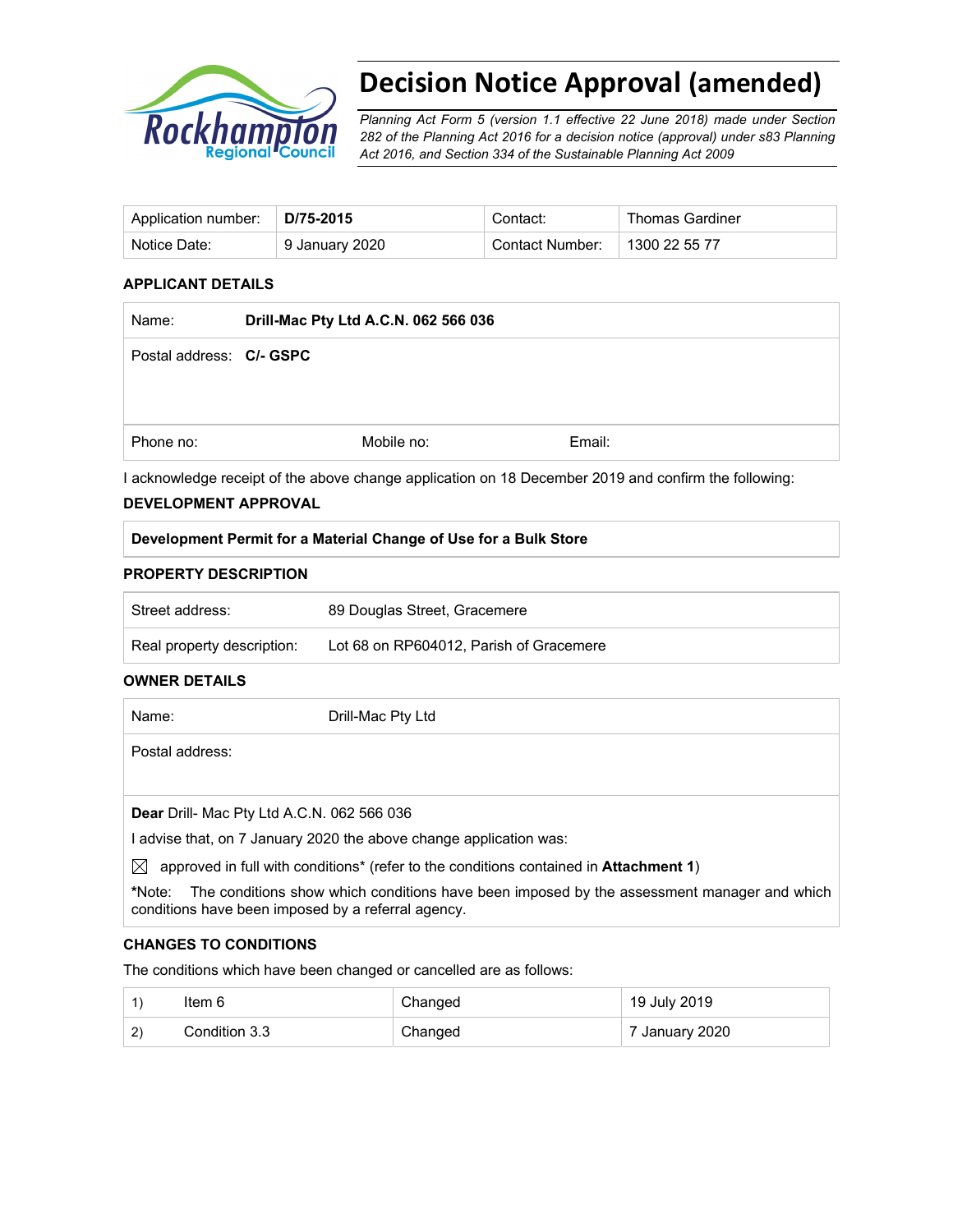#### **1. DETAILS OF THE APPROVAL**

|                                                                                                                                                                                                        | <b>Development</b><br><b>Permit</b> | <b>Preliminary</b><br>Approval |
|--------------------------------------------------------------------------------------------------------------------------------------------------------------------------------------------------------|-------------------------------------|--------------------------------|
| Development assessable under the planning scheme, superseded<br>planning scheme, a temporary local planning instrument, a master<br>plan or a preliminary approval which includes a variation approval |                                     |                                |
| - Material Change of use                                                                                                                                                                               |                                     |                                |

#### **2. CONDITIONS**

This approval is subject to the conditions in Attachment 1.

#### **3. FURTHER DEVELOPMENT PERMITS REQUIRED**

Please be advised that the following development permits are required to be obtained before the development can be carried out:

| Type of development permit required | Subject of the required development permit |  |  |
|-------------------------------------|--------------------------------------------|--|--|
| Operational Works                   | Access and Parking Works                   |  |  |

#### **4. REFERRAL AGENCIES NIL**

#### **5. THE APPROVED PLANS**

**The approved development must be completed and maintained generally in accordance with the approved drawings and documents:** 

| <b>Plan/Document Name</b>                                                     | <b>Plan/Document Reference</b> | <b>Dated</b> |
|-------------------------------------------------------------------------------|--------------------------------|--------------|
| Proposal Plan for Bulk Store and Existing Features over<br>Lot 68 on RP604012 | 150714-01b                     | 8 July 2015  |

## **6. CURRENCY PERIOD FOR THE APPROVAL**

This approval has a currency period of five (5) years effective until 30 July 2020.

#### **7. STATEMENT OF REASONS**

| Description of the<br>development      | The proposed development is for a Minor Change to Development Permit<br>D/75-2015 for a Material Change of Use for a Bulk Store                                                                                                                                                                                                                                  |  |  |  |
|----------------------------------------|------------------------------------------------------------------------------------------------------------------------------------------------------------------------------------------------------------------------------------------------------------------------------------------------------------------------------------------------------------------|--|--|--|
| <b>Reasons for Decision</b>            | The proposed change does not compromise the strategic framework in<br>a)<br>the Rockhampton Region Planning Scheme 2015;                                                                                                                                                                                                                                         |  |  |  |
|                                        | b) Assessment of the development against the relevant zone purpose,<br>planning scheme codes and planning scheme policies demonstrates<br>that the proposed development will not cause significant adverse<br>impacts on the surrounding natural environment, built environment and<br>infrastructure, community facilities, or local character and amenity; and |  |  |  |
|                                        | c) The proposed development does not compromise the relevant State<br>Planning Policy.                                                                                                                                                                                                                                                                           |  |  |  |
| <b>Assessment</b><br><b>Benchmarks</b> | The proposed development was assessed against the following assessment<br>benchmarks:                                                                                                                                                                                                                                                                            |  |  |  |
|                                        | Medium Impact Industry Zone Code;                                                                                                                                                                                                                                                                                                                                |  |  |  |
|                                        | Access, Parking and Transport Code;                                                                                                                                                                                                                                                                                                                              |  |  |  |
|                                        | Landscape Code;                                                                                                                                                                                                                                                                                                                                                  |  |  |  |
|                                        | Stormwater Management Code;                                                                                                                                                                                                                                                                                                                                      |  |  |  |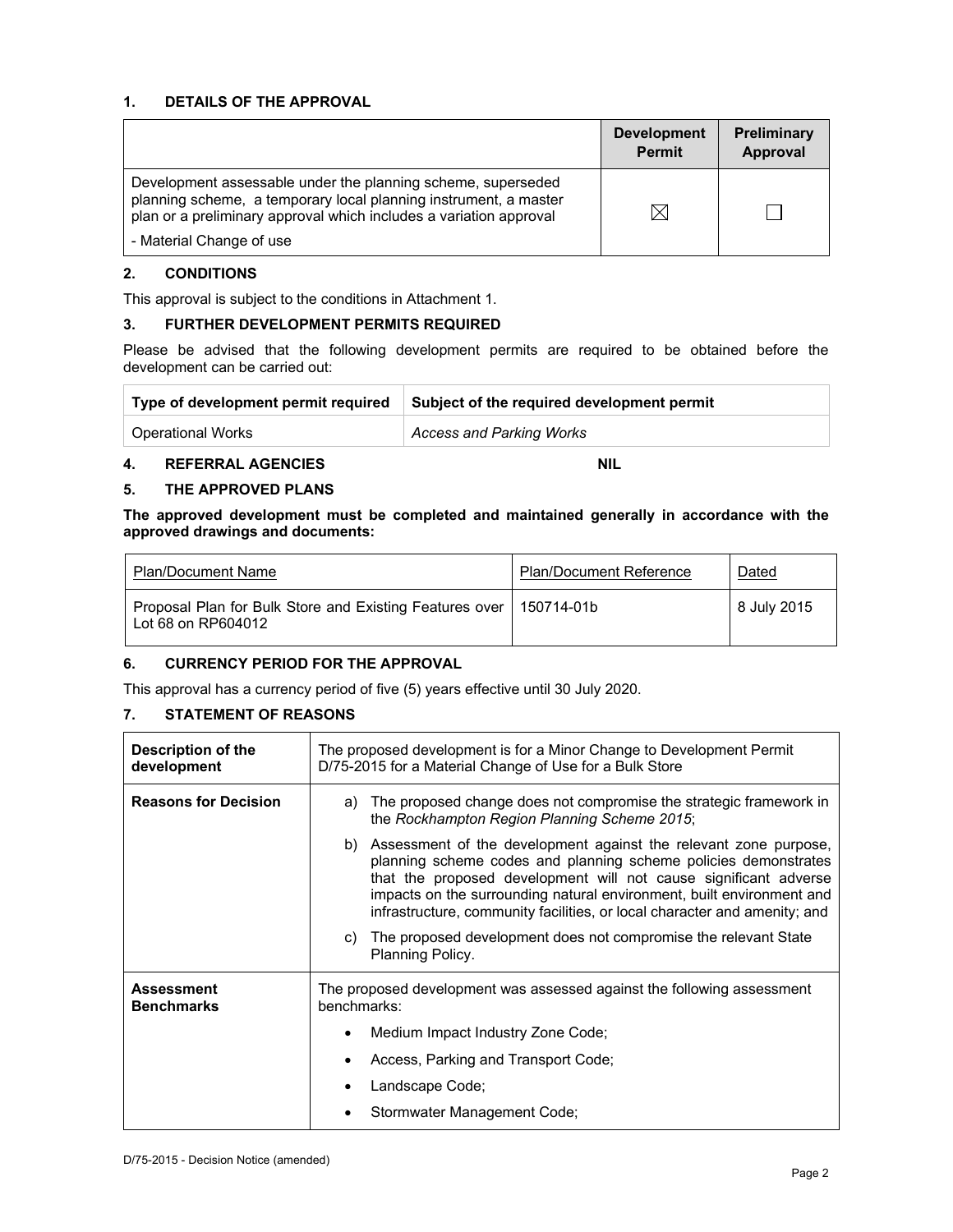|                                            | ٠           | Waste Management Code; and                                                                                                             |  |  |
|--------------------------------------------|-------------|----------------------------------------------------------------------------------------------------------------------------------------|--|--|
|                                            | $\bullet$   | Water and Sewer Code.                                                                                                                  |  |  |
| <b>Matters prescribed by</b><br>regulation | (i)<br>(ii) | The State Planning Policy - Part E;<br>The Central Queensland Regional Plan;<br>(iii) The Rockhampton Region Planning Scheme 2015; and |  |  |
|                                            | (iv)        | being the material submitted<br>material.<br>with<br>The common<br>the<br>application.                                                 |  |  |

#### **8. RIGHTS OF APPEAL**

The rights of an applicant to appeal to a tribunal or the Planning and Environment Court against a decision about a development application are set out in chapter 6, part 1 of the *Planning Act 2016*. For particular applications, there may also be a right to make an application for a declaration by a tribunal (see chapter 6, part 2 of the *Planning Act 2016).*

#### *Appeal by an applicant*

An applicant for a development application may appeal to the Planning and Environment Court against the following:

- the refusal of all or part of the development application
- a provision of the development approval
- the decision to give a preliminary approval when a development permit was applied for
- a deemed refusal of the development application.

An applicant may also have a right to appeal to the Development tribunal. For more information, see schedule 1 of the *Planning Act 2016*.

The timeframes for starting an appeal in the Planning and Environment Court are set out in section 229 of the *Planning Act 2016*.

**Attachment 2** is an extract from the *Planning Act 2016* that sets down the applicant's appeal rights and the appeal rights of a submitter.

#### **9. WHEN THE DEVELOPMENT APPROVAL TAKES EFFECT**

This development approval takes effect:

From the time the decision notice is given – if there is no submitter and the applicant does not appeal the decision to the court.

Or

When the submitter's appeal period ends  $-$  if there is a submitter and the applicant does not appeal the decision to the court.

Or

Subject to the decision of the court, when the appeal is finally decided  $-$  if an appeal is made to the court.

#### **10. ORIGINAL DECISION ASSESSMENT MANAGER**

| Name: | Tarnya Fitzgibbon<br><b>MANAGER DEVELOPMENT</b><br><b>AND BUILDING</b> | Signature: | Date: | 30 July 2015 |  |
|-------|------------------------------------------------------------------------|------------|-------|--------------|--|
|       |                                                                        |            |       |              |  |

#### **11. ASSESSMENT MANAGER**

| Name: | Tarnya Fitzgibbon             | Signature: | Date: 9 January 2020 |
|-------|-------------------------------|------------|----------------------|
|       | <b>COORDINATOR</b>            |            |                      |
|       | <b>DEVELOPMENT ASSESSMENT</b> |            |                      |

#### **Attachment 1 – Conditions of the approval**

*Part 1* **–** *Conditions imposed by the assessment manager [Note: where a condition is imposed about infrastructure under Chapter 4 of the Planning Act 2016, the relevant provision of the Act under which this condition was imposed must be specified.]*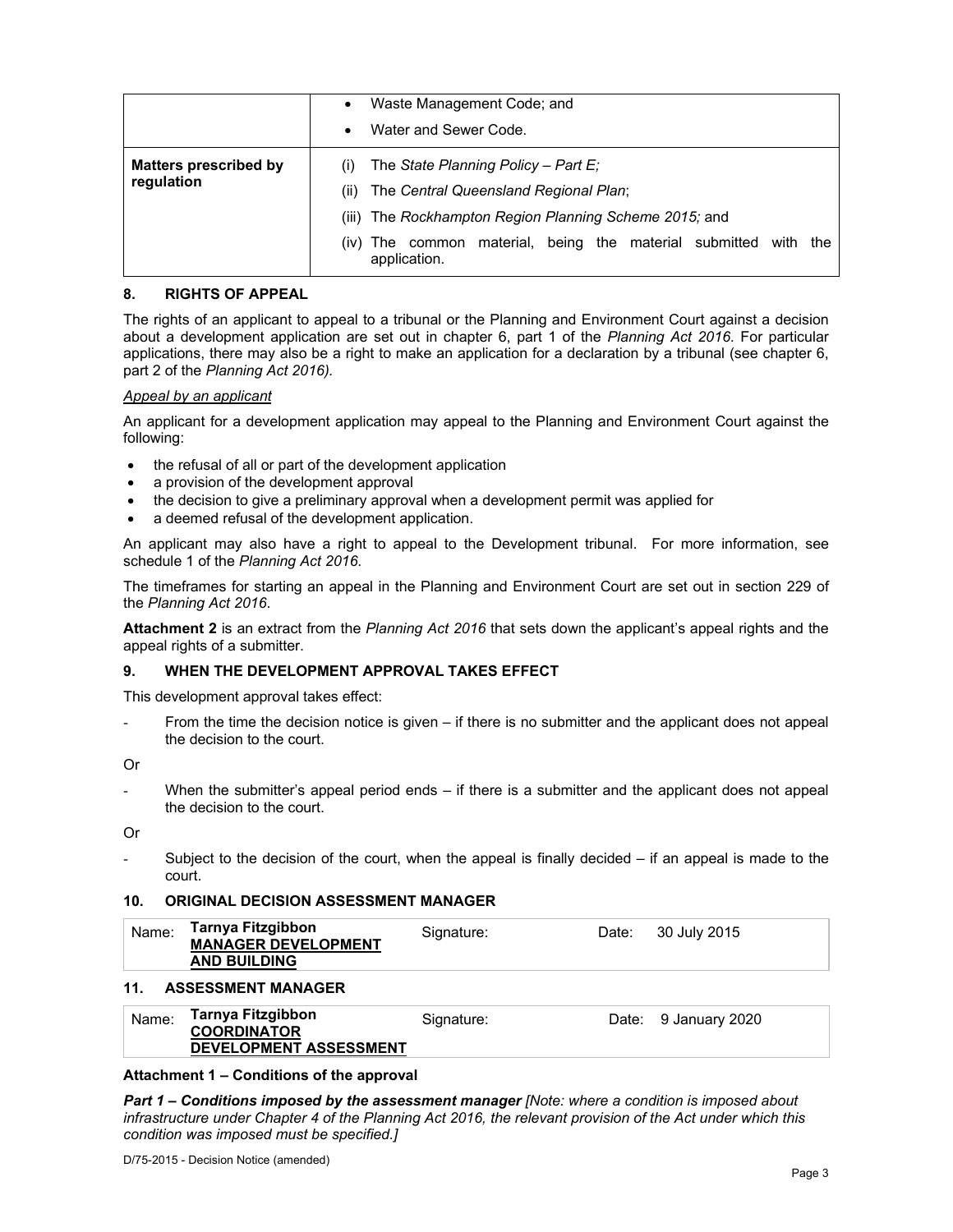

## **Attachment 1 – Part 1**

**Rockhampton Regional Council Conditions** 

*PLANNING ACT 2016*

#### **Attachment 2—Extract on appeal rights**

## 1.0 ADMINISTRATION

- 1.1 The Developer is responsible for ensuring compliance with the conditions of this development approval and the Conditions of the approval by an employee, agent, contractor or invitee of the Developer.
- 1.2 Where these conditions refer to "Council" in relation to requiring Council to approve or to be satisfied as to any matter, or conferring on the Council a function, power or discretion, that role of the Council may be fulfilled in whole or in part by a delegate appointed for that purpose by the Council.
- 1.3 All conditions of this approval must be undertaken and completed to the satisfaction of Council, at no cost to Council.
- 1.4 All conditions, works, or requirements of this approval must be undertaken and completed prior to the commencement of the use, unless otherwise stated.
- 1.5 Infrastructure requirements of this development approval must be contributed to the relevant authorities, where applicable, at no cost to Council, prior to the commencement of the use, unless otherwise stated.
- 1.6 The following further Development Permits must be obtained prior to the commencement of any works associated with their purposes:
	- 1.6.1 Operational Works:
		- (i) Access and Parking Works.
- 1.7 Unless otherwise stated, all works must be designed, constructed and maintained in accordance with the relevant Council policies, guidelines and standards.
- 1.8 All engineering drawings/specifications, design and construction works must comply with the requirements of the relevant *Australian Standards* and must be approved, supervised and certified by a Registered Professional Engineer of Queensland.

## 2.0 APPROVED PLANS AND DOCUMENTS

2.1 The approved development must be completed and maintained generally in accordance with the approved plans and documents, except where amended by any condition of this development approval:

| <b>Plan/Document Name</b>                                                                  | <b>Plan/Document Reference</b> | Dated       |
|--------------------------------------------------------------------------------------------|--------------------------------|-------------|
| Proposal Plan for Bulk Store and Existing   150714-01b<br>Features over Lot 68 on RP604012 |                                | 8 July 2015 |

- 2.2 Where there is any conflict between the conditions of this development approval and the details shown on the approved plans and documents, the conditions of this development approval must prevail.
- 2.3 Where conditions require the above plans or documents to be amended, the revised document(s) must be submitted for approval by Council prior to the submission of a Development Application for Operational Works.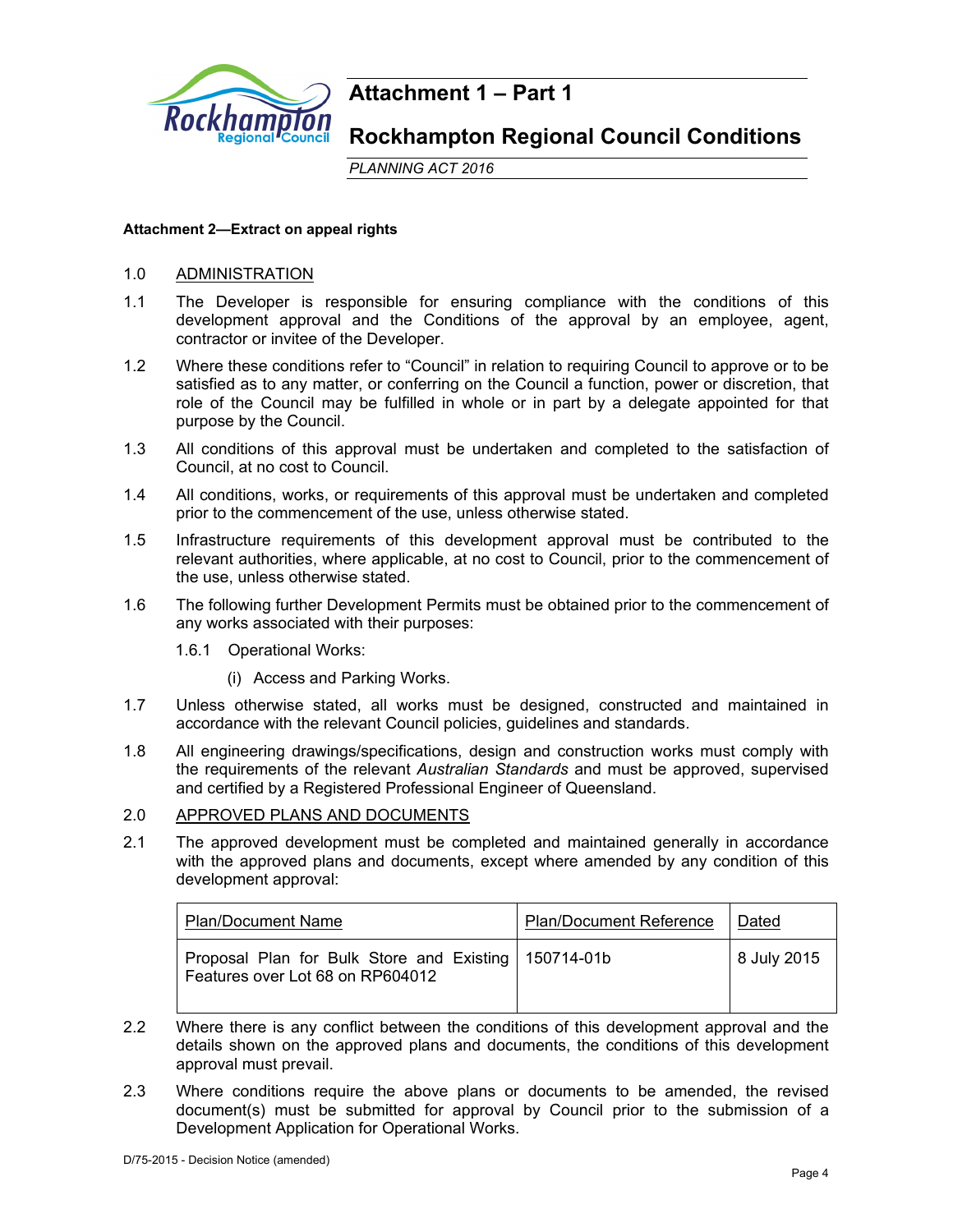## 3.0 ACCESS AND PARKING WORKS

- 3.1 A Development Permit for Operational Works (access works) must be obtained prior to the commencement of any works on the site.
- 3.2 All access works must be designed and constructed in accordance with the approved plans (refer to condition 2.1), *Capricorn Municipal Development Guidelines*, *Australian Standard AS2890 "Parking Facilities"* and the provision of a Development Permit for Operational Works (access and parking works).
- 3.3 The existing access driveway (western) within the road reserve must be constructed to a two-coat bitumen seal or equivalent standard.
- 3.4 All access, parking and vehicle manoeuvring areas must be constructed and surface treated in accordance with the approved site plan (refer to condition 2.1). All surface treatments must be constructed, operated and maintained in a manner that no significant impact on the amenity of adjoining premises or the surrounding area is caused due to the emission of dust or results in sediment laden water.

Note: If the amenity impacts of the Bulk Store cannot be mitigated or the vehicle movements exceed the ones stated in this approval, the access, parking and vehicle manoeuvring areas must be sealed to Council's satisfaction.

- 3.5 The vehicle movements associated with the Bulk Store must not exceed thirty-two (32) truck movements per week where one truck leaving the site and returning to the site equals two (2) movements.
- 3.6 All vehicles must ingress and egress the development in a forward gear.

## 4.0 STORMWATER WORKS

4.1 All stormwater must drain to a demonstrated lawful point of discharge and must not adversely affect adjoining land or infrastructure in comparison to the pre-development condition by way of blocking, altering or diverting existing stormwater runoff patterns or have the potential to cause damage to other infrastructure.

## 5.0 SITE WORKS

- 5.1 All earthworks must be undertaken in accordance with *Australian Standard AS3798 "Guidelines on earthworks for commercial and residential developments"*.
- 5.2 Site works must be constructed such that they do not, at any time, in any way restrict, impair or change the natural flow of runoff water, or cause a nuisance or worsening to adjoining properties or infrastructure.

#### 6.0 ASSET MANAGEMENT

- 6.1 Any alteration necessary to electricity, telephone, water mains, sewerage mains, and/or public utility installations resulting from the development or in connection with the development, must be at full cost to the Developer.
- 6.2 Any damage to existing kerb and channel, pathway or roadway (including removal of concrete slurry from public land, pathway, roads, kerb and channel and stormwater gullies and drainage lines) which may occur during any works carried out in association with the approved development must be repaired. This must include the reinstatement of the existing traffic signs and pavement markings which may have been removed.

## 7.0 ENVIRONMENTAL

7.1 An Erosion Control and Stormwater Control Management Plan must be implemented, monitored and maintained on-site for the duration of the works, and until all exposed soil areas are permanently stabilised (for example: turfed, hydromulched, concreted, landscaped). The prepared Erosion Control and Stormwater Control Management Plan must be available on-site for inspection by Council Officers during those works.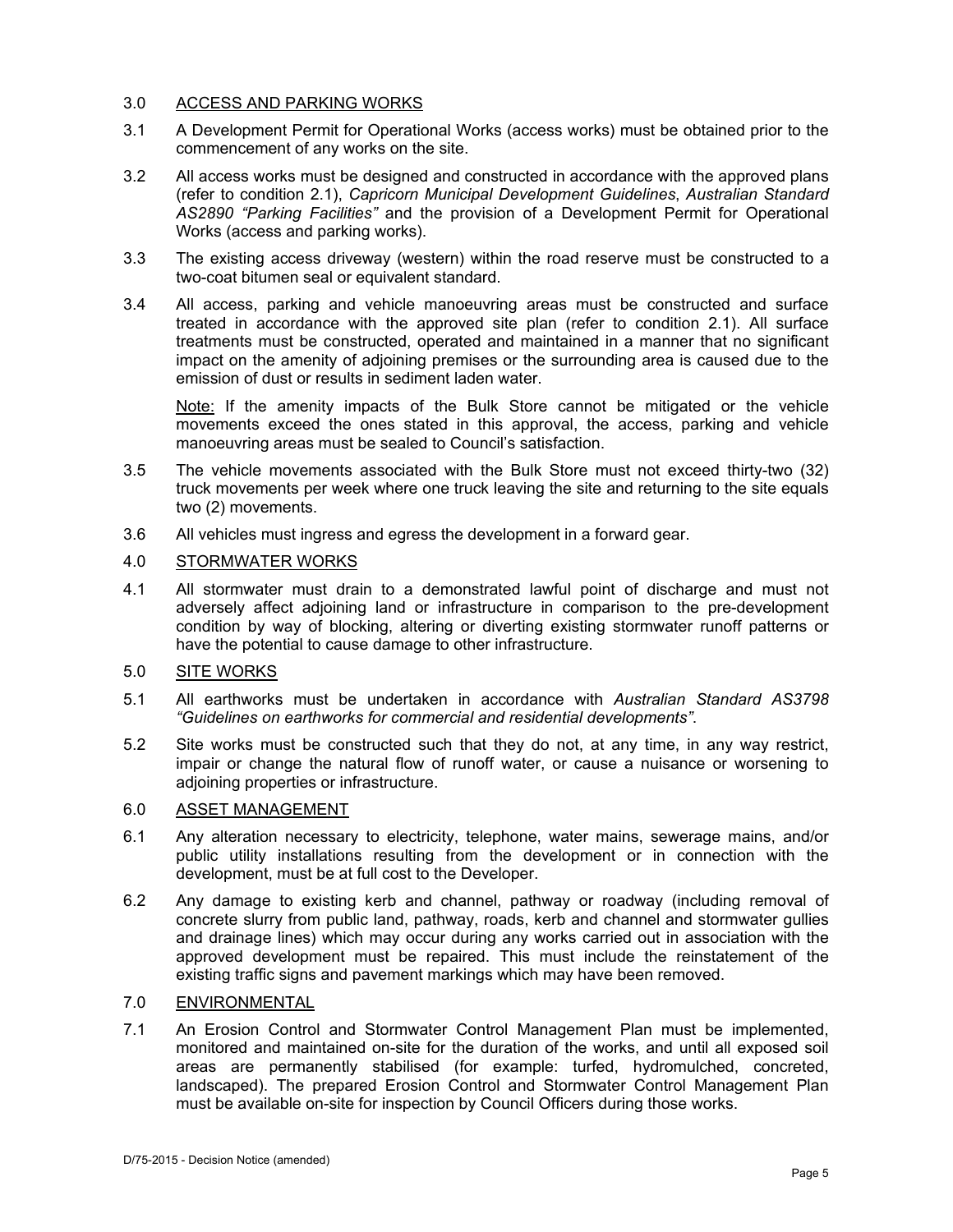#### 8.0 OPERATING PROCEDURES

- 8.1 All construction materials, waste, waste skips, machinery and contractors' vehicles must be located and stored or parked within the site. No storage of materials, parking of construction machinery or contractors' vehicles will be permitted on Douglas Street.
- 8.2 Operations associated with the Bulk Store must have no significant impact on the amenity of adjoining premises or the surrounding area due to the emission of light, noise or dust.
- 8.3 When requested by Council, nuisance monitoring must be undertaken and recorded within three (3) months, to investigate any genuine complaint of nuisance caused by noise, light or dust. An analysis of the monitoring data and a report, including nuisance mitigation measures, must be provided to Council within fourteen (14) days of the completion of the investigation.
- 8.4 Where un-sealed surface treatments are utilised in access, parking and vehicle manoeuvring areas, contaminants such as oils or chemicals must not be released onto the surface treatment.
- 8.5 All surface treatments must be operated and maintained in a manner that no significant impact on the amenity of adjoining premises or the surrounding area is caused due to the emission of dust or result in sediment laden water.

Note: If the amenity impacts cannot be mitigated, the area must be sealed to Council's satisfaction.

- 8.6 No contaminants are permitted to be released to land or water, including soil, silt, oils, detergents, etcetera. Any wash down areas used for the maintenance or cleaning of equipment (including vehicles) must be conducted in an approved, appropriately bunded areas drained to the sewer network in accordance with a trade waste permit.
- 8.7 Noise from the activity must not cause an environmental nuisance.
- 8.8 When requested by Council, noise monitoring must be undertaken and recorded within three (3) months, to investigate any complaint of nuisance caused by noise. The monitoring data, an analysis of the data and a report, including noise mitigation measures, must be provided to Council within fourteen (14) days of the completion of the investigation.

Noise measurements must be compared with the acoustic quality objectives specified in the most recent edition of the Environmental Protection (Noise) Policy.

#### ADVISORY NOTES

#### NOTE 1. Aboriginal Cultural Heritage

It is advised that under section 23 of the *Aboriginal Cultural Heritage Act 2003*, a person who carries out an activity must take all reasonable and practicable measures to ensure the activity does not harm Aboriginal Cultural Heritage (the "cultural heritage duty of care"). Maximum penalties for breaching the duty of care are listed in the Aboriginal Cultural Heritage legislation. The information on Aboriginal Cultural Heritage is available on the Department of Aboriginal and Torres Strait Islander and Multicultural Affairs website: www.datsima.qld.gov.au.

#### NOTE 2. General Environmental Duty

General environmental duty under the *Environmental Protection Act* prohibits unlawful environmental nuisance caused by noise, aerosols, particles, dust, ash, fumes, light, odour or smoke beyond the boundaries of the property during all stages of the development including earthworks, construction and operation.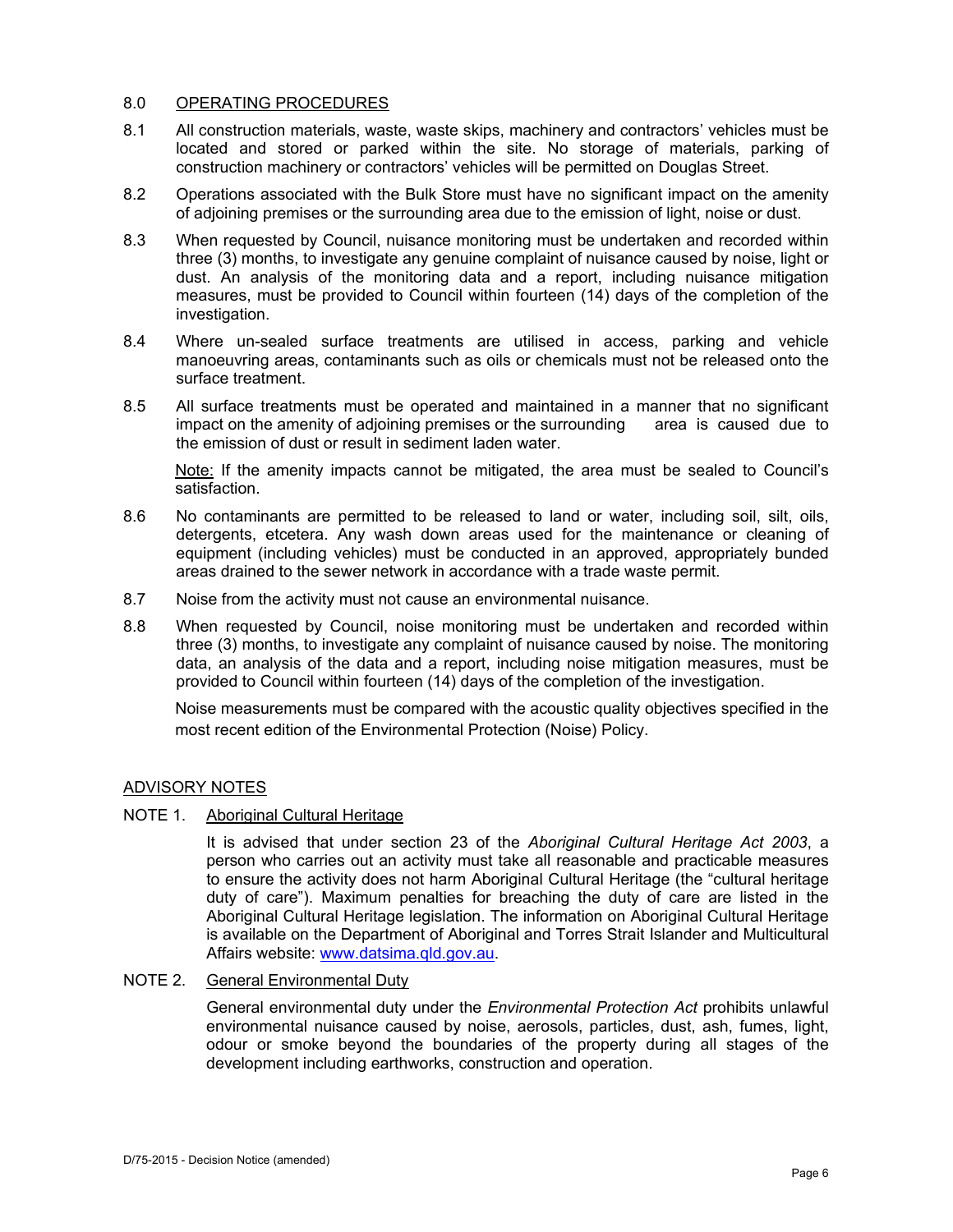## NOTE 3. General Safety Of Public During Construction

The *Work Health and Safety Act* and *Manual of Uniform Traffic Control Devices* must be complied with in carrying out any construction works, and to ensure safe traffic control and safe public access in respect of works being constructed on a road.

#### NOTE 4. Infrastructure Charges Notice

This application is subject to infrastructure contributions in accordance with Council policies. The charges are presented on an Infrastructure Charges Notice.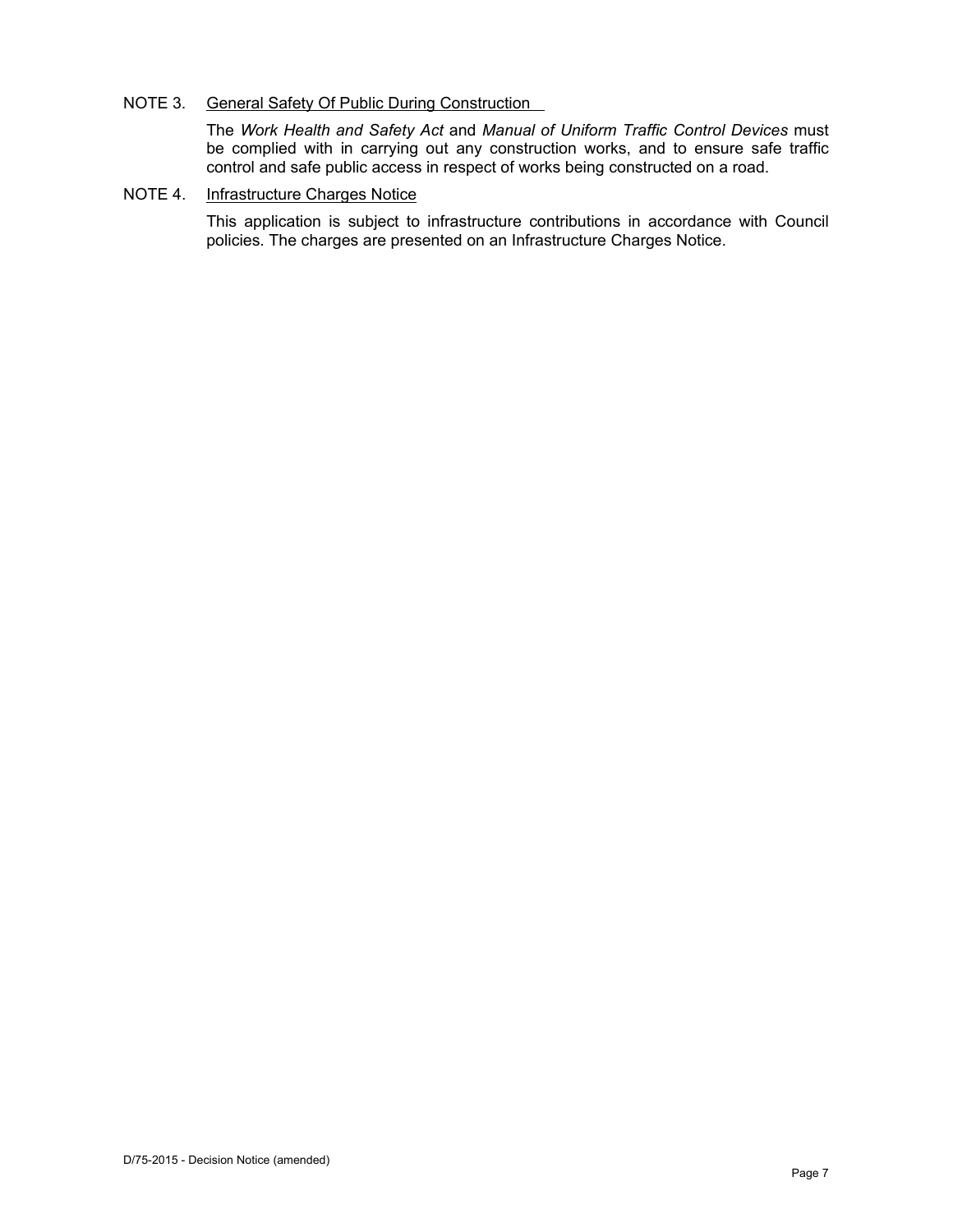

# **Attachment 2 - Appeal Rights**

*PLANNING ACT 2016*

The following is an extract from the *Planning Act 2016 (Chapter 6)* 

#### *Appeal rights*

#### *229 Appeals to tribunal or P&E Court*

- (1) Schedule 1 states—
	- (a) matters that may be appealed to— (i) either a tribunal or the P&E Court; or (ii) only a tribunal; or
	- (iii) only the P&E Court; and
	- (b) the person—
		- (i) who may appeal a matter (the **appellant**); and
		- (ii) who is a respondent in an appeal of the matter; and
		- (iii) who is a co-respondent in an appeal of the matter; and
		- (iv) who may elect to be a co-respondent in an appeal of the matter.
- (2) An appellant may start an appeal within the appeal period.
- (3) The **appeal period** is—
	- (a) for an appeal by a building advisory agency—10 business days after a decision notice for the decision is given to the agency or
	- (b) for an appeal against a deemed refusal—at any time after the deemed refusal happens; or
	- (c) for an appeal against a decision of the Minister, under chapter 7, part 4, to register premises or to renew the registration of premises—20 business days after a notice is published under section 269(3)(a) or (4); or
	- (d) for an appeal against an infrastructure charges notice— 20 business days after the infrastructure charges notice is given to the person; or
	- (e) for an appeal about a deemed approval of a development application for which a decision notice has not been given—30 business days after the applicant gives the deemed approval notice to the assessment manager; or
	- (f) for any other appeal—20 business days after a notice of the decision for the matter, including an enforcement notice, is given to the person.
	- Note—

See the P&E Court Act for the court's power to extend the appeal period.

- (4) Each respondent and co-respondent for an appeal may be heard in the appeal.
- (5) If an appeal is only about a referral agency's response, the assessment manager may apply to the tribunal or P&E Court to withdraw from the appeal.
- (6) To remove any doubt, it is declared that an appeal against an infrastructure charges notice must not be about—
	- (a) the adopted charge itself; or
	- (b) for a decision about an offset or refund— (i) the establishment cost of trunk infrastructure identified in a LGIP; or

(ii) the cost of infrastructure decided using the method included in the local government's charges resolution.

#### **230 Notice of appeal**

- (1) An appellant starts an appeal by lodging, with the registrar of the tribunal or P&E Court, a notice of appeal that— (a) is in the approved form; and
	- (b) succinctly states the grounds of the appeal.
- (2) The notice of appeal must be accompanied by the required fee.
- (3) The appellant or, for an appeal to a tribunal, the registrar must, within the service period, give a copy of the notice of appeal to—
	- D/75-2015 Decision Notice (amended)
- (a) the respondent for the appeal; and
- (b) each co-respondent for the appeal; and
- (c) for an appeal about a development application under schedule 1, table 1, item 1—each principal submitter for the development application; and
- (d) for an appeal about a change application under schedule 1, table 1, item 2—each principal submitter for the change application; and
- (e) each person who may elect to become a co-respondent for the appeal, other than an eligible submitter who is not a principal submitter in an appeal under paragraph (c) or (d); and
- (f) for an appeal to the P&E Court—the chief executive; and
- (g) for an appeal to a tribunal under another Act—any other
- person who the registrar considers appropriate. (4) The **service period** is—
	- (a) if a submitter or advice agency started the appeal in the P&E Court—2 business days after the appeal is started; or
	- (b) otherwise—10 business days after the appeal is started.
- (5) A notice of appeal given to a person who may elect to be a co-respondent must state the effect of subsection
- (6) A person elects to be a co-respondent by filing a notice of election, in the approved form, within 10 business days
	- after the notice of appeal is given to the person*.*

#### **231 Other appeals**

- (1) Subject to this chapter, schedule 1 and the P&E Court Act, unless the Supreme Court decides a decision or other matter under this Act is affected by jurisdictional error, the decision or matter is non-appealable.
- (2) The Judicial Review Act 1991, part 5 applies to the decision or matter to the extent it is affected by jurisdictional error.
- (3) A person who, but for subsection (1) could have made an application under the Judicial Review Act 1991 in relation to the decision or matter, may apply under part 4 of that Act for a statement of reasons in relation to the decision or matter.
- (4) In this section— **decision** includes—
	- (a) conduct engaged in for the purpose of making a decision; and
	- (b) other conduct that relates to the making of a decision; and
	- (c) the making of a decision or the failure to make a decision; and
	- (d) a purported decision; and
	- (e) a deemed refusal.
- **non-appealable**, for a decision or matter, means the decision or matter—
	- (a) is final and conclusive; and
	- (b) may not be challenged, appealed against, reviewed, quashed, set aside or called into question in any other way under the Judicial Review Act 1991 or otherwise, whether by the Supreme Court, another court, a tribunal or another entity; and
	- (c) is not subject to any declaratory, injunctive or other order of the Supreme Court, another court, a tribunal or another entity on any ground.

#### **232 Rules of the P&E Court**

- (1) A person who is appealing to the P&E Court must comply with the rules of the court that apply to the appeal.
- (2) However, the P&E Court may hear and decide an appeal even if the person has not complied with rules of the P&E Court.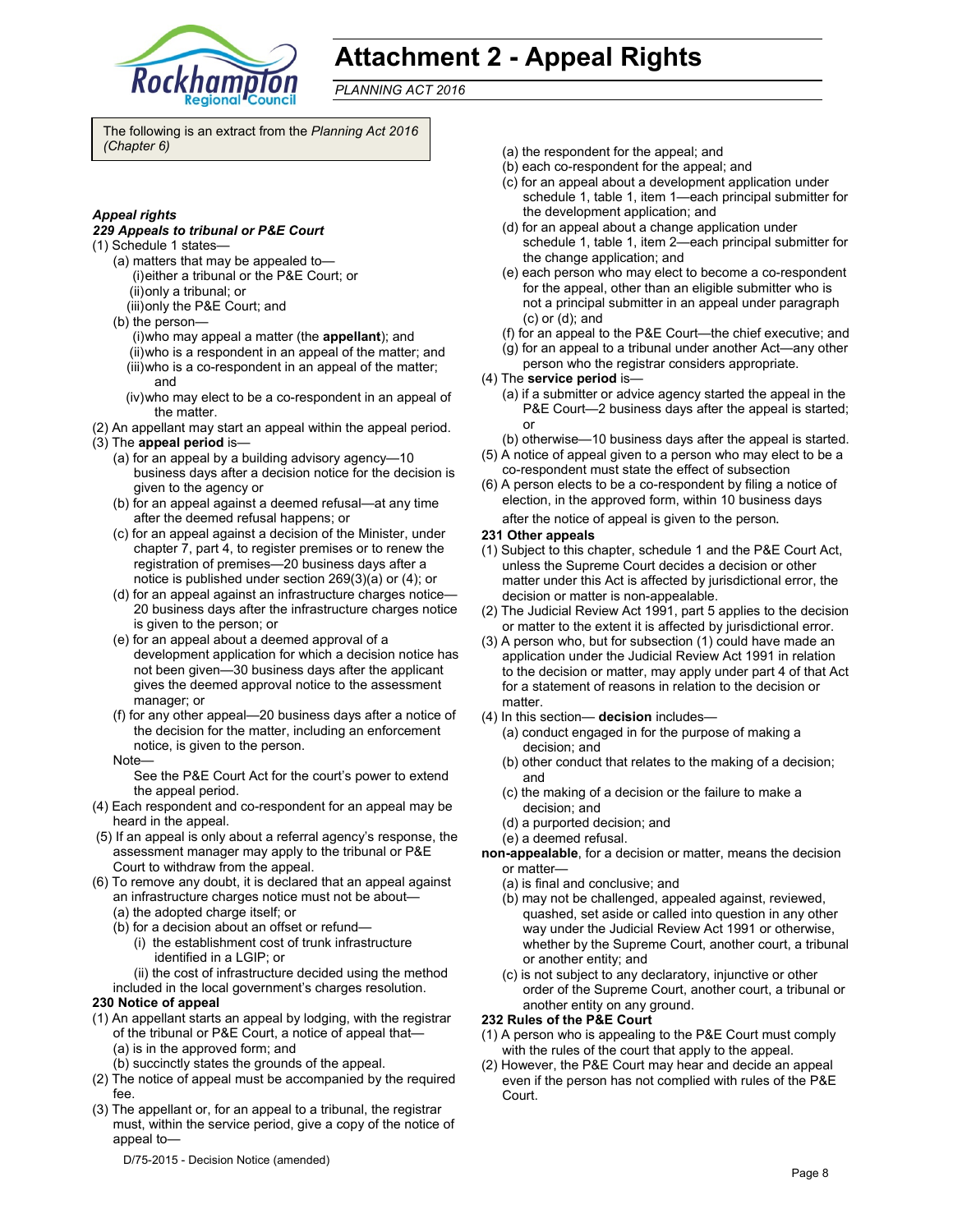

## **Appeal Rights**

*PLANNING ACT 2016*

## **Schedule 1**

#### **Appeals section 229 1 Appeal rights and parties to appeals**

- (1) Table 1 states the matters that may be appealed to—(a) the P&E court; or (b) a tribunal.
- (2) However, table 1 applies to a tribunal only if the matter involves—
	- (a) the refusal, or deemed refusal of a development application, for—
	- (i) a material change of use for a classified building; or
	- (ii) operational work associated with building work, a retaining wall, or a tennis court; or
	- (b) a provision of a development approval for—
	- (i) a material change of use for a classified building; or
- (ii) operational work associated with building work, a retaining wall, or a tennis court; or
	- (c) if a development permit was applied for—the decision to give a preliminary approval for—
		- (i) a material change of use for a classified building; or
		- (ii) operational work associated with building work, a retaining wall, or a tennis court; or
	- (d) a development condition if—
		- (i) the development approval is only for a material change of use that involves the use of a building classified under the Building Code as a class 2 building; and
		- (ii) the building is, or is proposed to be, not more than 3 storeys; and
		- (iii) the proposed development is for not more than 60 sole-occupancy units; or
	- (e) a decision for, or a deemed refusal of, an extension application for a development approval that is only for a material change of use of a classified building; or
	- (f) a decision for, or a deemed refusal of, a change application for a development approval that is only for a material change of use of a classified building; or
	- (g) a matter under this Act, to the extent the matter relates to—
		- (i) the Building Act, other than a matter under that Act that may or must be decided by the Queensland Building and Construction Commission; or
		- (ii) the Plumbing and Drainage Act, part 4 or 5; or
	- (h) a decision to give an enforcement notice in relation to a matter under paragraphs (a) to (g); or
	- (i) a decision to give an infrastructure charges notice; or
	- (j) the refusal, or deemed refusal, of a conversion application; or
	- (k) a matter that, under another Act, may be appealed to the tribunal; or
	- (l) a matter prescribed by regulation.
- (3) Also, table 1 does not apply to a tribunal if the matter
- involves—
	- (a) for a matter in subsection  $(2)(a)$  to  $(d)$ 
		- (i) a development approval for which the development application required impact assessment; and
		- (ii) a development approval in relation to which the assessment manager received a properly made submission for the development application; or
	- (b) a provision of a development approval about the identification or inclusion, under a variation approval, of a matter for the development.
- (4) Table 2 states the matters that may be appealed only to the P&E Court.
- (5) Table 3 states the matters that may be appealed only to the tribunal.
- (6) In each table—
	- (a) column 1 states the appellant in the appeal; and
	- (b) column 2 states the respondent in the appeal; and
	- (c) column 3 states the co-respondent (if any) in the appeal; and
	- (d) column 4 states the co-respondents by election (if any) in the appeal.
- (7) If the chief executive receives a notice of appeal under section 230(3)(f), the chief executive may elect to be a corespondent in the appeal.

| Table 1<br>Appeals to the P&E Court and, for certain matters, to a tribunal                                                                                                                                                                                                                                                                    |                           |                                         |                                                       |
|------------------------------------------------------------------------------------------------------------------------------------------------------------------------------------------------------------------------------------------------------------------------------------------------------------------------------------------------|---------------------------|-----------------------------------------|-------------------------------------------------------|
| 1. Development applications<br>An appeal may be made against-<br>(a) the refusal of all or part of the development application; or<br>(b) the deemed refusal of the development application; or<br>(c) a provision of the development approval; or<br>(d) if a development permit was applied for-the decision to give a preliminary approval. |                           |                                         |                                                       |
| Column 1                                                                                                                                                                                                                                                                                                                                       | Column 2                  | Column 3                                | Column 4                                              |
| Appellant                                                                                                                                                                                                                                                                                                                                      | Respondent                | Co-respondent<br>$(i$ f any $)$         | Co-respondent by election<br>$(i$ f anv $)$           |
| The applicant                                                                                                                                                                                                                                                                                                                                  | The assessment<br>manager | If the appeal is about<br>a concurrence | 1 A concurrence agency that is<br>not a co-respondent |

agency's referral response—the

2 If a chosen Assessment manager is the respondent-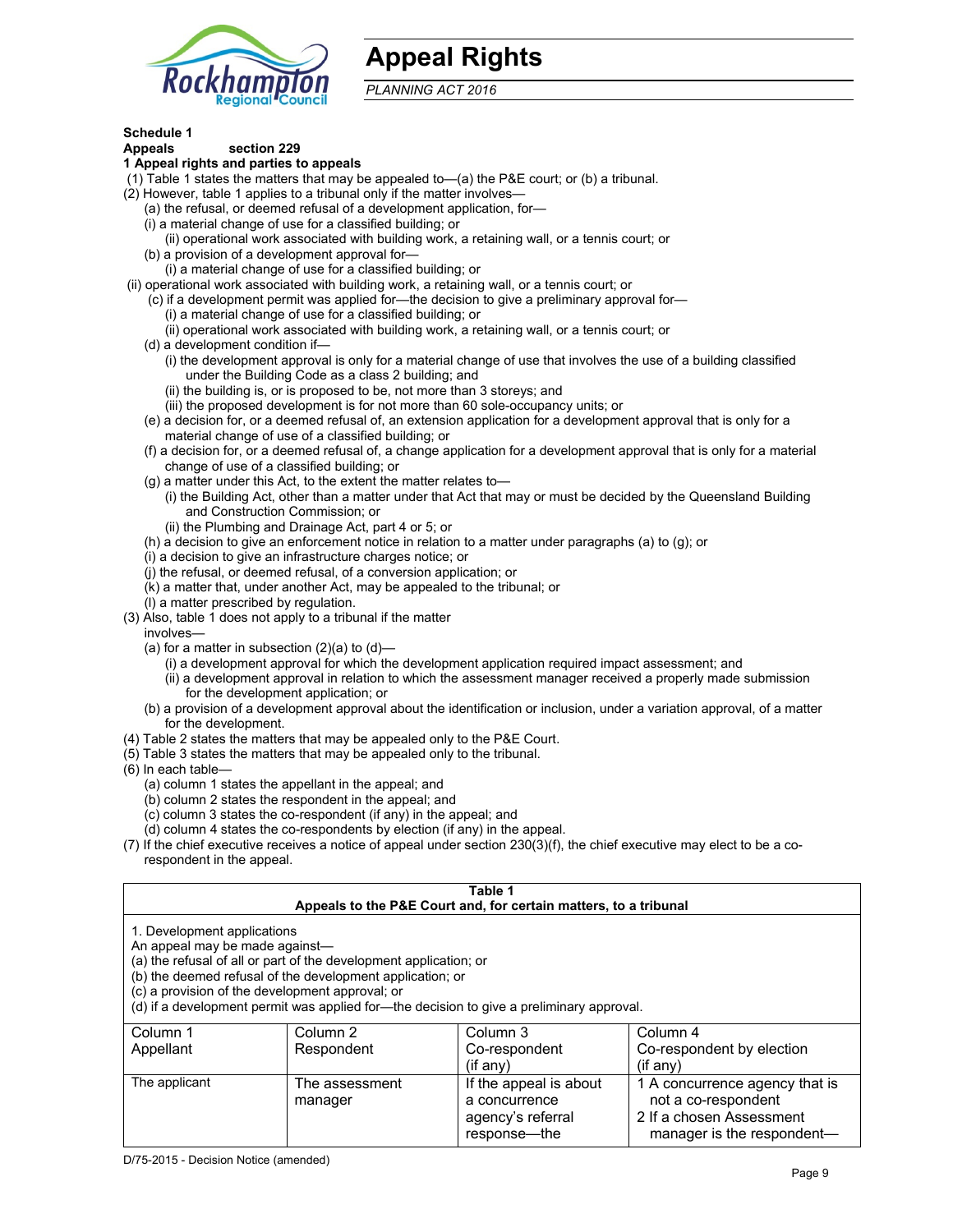| Table 1<br>Appeals to the P&E Court and, for certain matters, to a tribunal                                                                                                                                                                                                                                                                                                                                                                                                                                                                                                                                                                                                                                                                                                                                                                                                                                                                            |                                   |                                                                 |                                                                                                                                                                                                                                                                                                                                                 |
|--------------------------------------------------------------------------------------------------------------------------------------------------------------------------------------------------------------------------------------------------------------------------------------------------------------------------------------------------------------------------------------------------------------------------------------------------------------------------------------------------------------------------------------------------------------------------------------------------------------------------------------------------------------------------------------------------------------------------------------------------------------------------------------------------------------------------------------------------------------------------------------------------------------------------------------------------------|-----------------------------------|-----------------------------------------------------------------|-------------------------------------------------------------------------------------------------------------------------------------------------------------------------------------------------------------------------------------------------------------------------------------------------------------------------------------------------|
|                                                                                                                                                                                                                                                                                                                                                                                                                                                                                                                                                                                                                                                                                                                                                                                                                                                                                                                                                        |                                   | concurrence agency                                              | the prescribed assessment<br>manager<br>3 Any eligible advice agency for<br>the application<br>4 Any eligible submitter for the<br>application                                                                                                                                                                                                  |
| 2. Change applications<br>An appeal may be made against-<br>(b) a deemed refusal of a change application.                                                                                                                                                                                                                                                                                                                                                                                                                                                                                                                                                                                                                                                                                                                                                                                                                                              |                                   |                                                                 | (a) a responsible entity's decision for a change application, other than a decision made by the P&E court; or                                                                                                                                                                                                                                   |
| Column 1<br>Appellant                                                                                                                                                                                                                                                                                                                                                                                                                                                                                                                                                                                                                                                                                                                                                                                                                                                                                                                                  | Column <sub>2</sub><br>Respondent | Column 3<br>Co-respondent<br>(if any)                           | Column 4<br>Co-respondent by election<br>(if any)                                                                                                                                                                                                                                                                                               |
| 1 The applicant<br>2 If the responsible<br>entity is the<br>assessment<br>manager-an<br>affected entity that<br>gave a pre-request<br>notice or response<br>notice                                                                                                                                                                                                                                                                                                                                                                                                                                                                                                                                                                                                                                                                                                                                                                                     | The responsible<br>entity         | If an affected entity<br>starts the appeal-the<br>applicant     | 1 A concurrence agency for the<br>development application<br>2 If a chosen assessment<br>manager is the respondent-<br>the prescribed assessment<br>manager<br>3 A private certifier for the<br>development application<br>4 Any eligible advice agency for<br>the change application<br>5 Any eligible submitter for the<br>change application |
| 3. Extension applications<br>An appeal may be made against-<br>(a) the assessment manager's decision about an extension application; or<br>(b) a deemed refusal of an extension application.                                                                                                                                                                                                                                                                                                                                                                                                                                                                                                                                                                                                                                                                                                                                                           |                                   |                                                                 |                                                                                                                                                                                                                                                                                                                                                 |
| Column 1<br>Appellant                                                                                                                                                                                                                                                                                                                                                                                                                                                                                                                                                                                                                                                                                                                                                                                                                                                                                                                                  | Column <sub>2</sub><br>Respondent | Column 3<br>Co-respondent<br>(if any)                           | Column 4<br>Co-respondent by election<br>$($ if any $)$                                                                                                                                                                                                                                                                                         |
| 1 The applicant<br>1<br>For a matter other<br>2<br>than a deemed<br>refusal of an<br>extension<br>application $-$ a<br>concurrence<br>agency, other than<br>the chief executive,<br>for the application                                                                                                                                                                                                                                                                                                                                                                                                                                                                                                                                                                                                                                                                                                                                                | The assessment<br>manager         | If a concurrence<br>agency starts the<br>appeal - the applicant | If a chosen assessment<br>manager is the respondent - the<br>prescribed assessment manager                                                                                                                                                                                                                                                      |
| 4. Infrastructure charges notices<br>An appeal may be made against an infrastructure charges notice on 1 or more of the following grounds<br>a) The notice involved an error relating to $-$<br>(i) The application of the relevant adopted charge; or<br>Examples of errors in applying an adopted charge -<br>The incorrect application of gross floor area for a non-residential development<br>Applying an incorrect 'use category', under a regulation, to the development<br>The working out of extra demands, for section 120; or<br>(i)<br>An offset or refund; or<br>(ii)<br>b) The was no decision about an offset or refund; or<br>c) If the infrastructure charges notice states a refund will be given - the timing for giving the refund; or<br>d) The amount of the charge is so unreasonable that no reasonable relevant local government could have<br>imposed the amount.<br>Column 3<br>Column 1<br>Column <sub>2</sub><br>Column 4 |                                   |                                                                 |                                                                                                                                                                                                                                                                                                                                                 |
| Appellant                                                                                                                                                                                                                                                                                                                                                                                                                                                                                                                                                                                                                                                                                                                                                                                                                                                                                                                                              | Respondent                        | Co-respondent                                                   | Co-respondent by election                                                                                                                                                                                                                                                                                                                       |

D/75-2015 - Decision Notice (amended)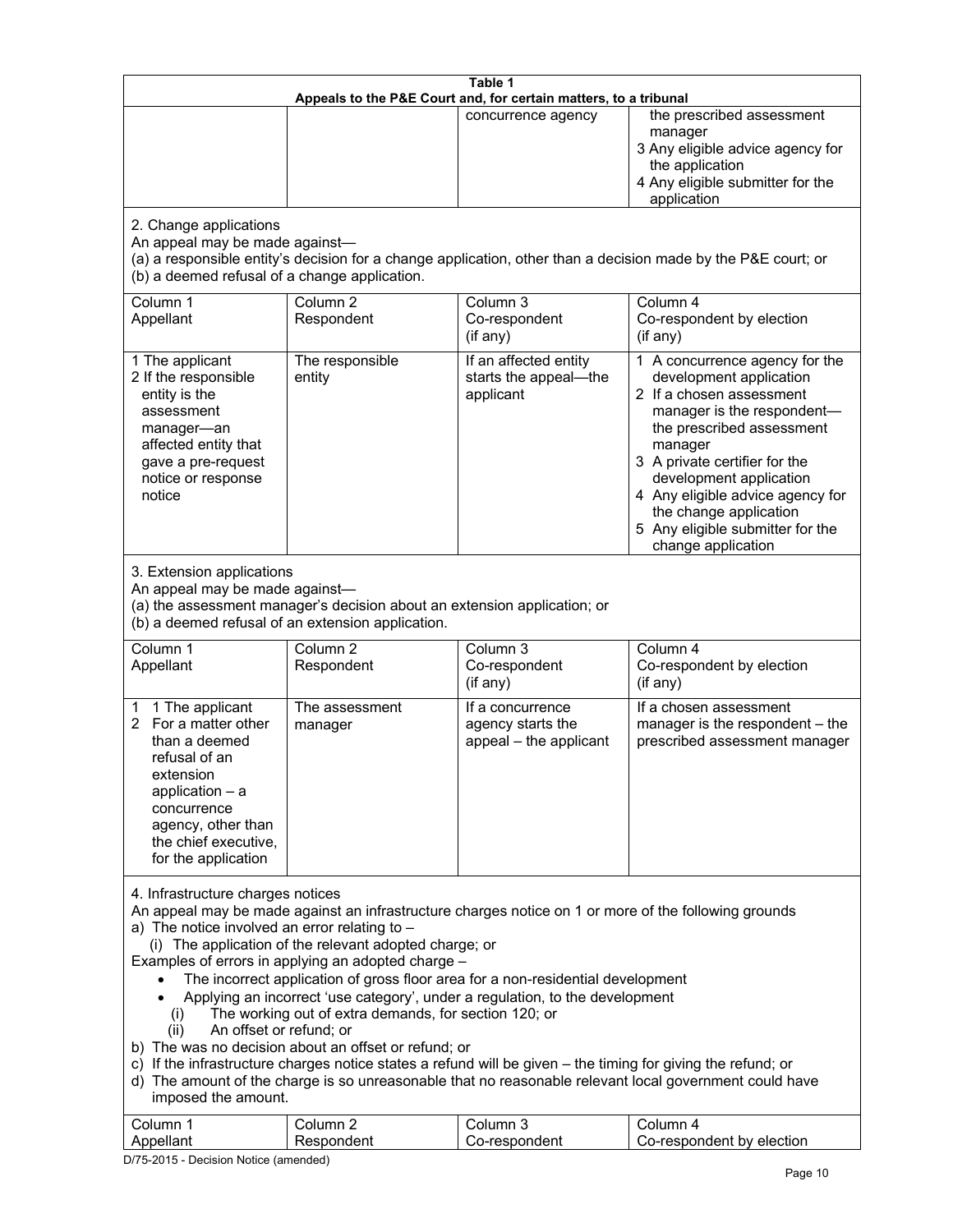| Table 1<br>Appeals to the P&E Court and, for certain matters, to a tribunal                                                                                                                                                                      |                                                                                                                            |                                                                                                                         |                                                                                                                                                                                                                        |  |
|--------------------------------------------------------------------------------------------------------------------------------------------------------------------------------------------------------------------------------------------------|----------------------------------------------------------------------------------------------------------------------------|-------------------------------------------------------------------------------------------------------------------------|------------------------------------------------------------------------------------------------------------------------------------------------------------------------------------------------------------------------|--|
|                                                                                                                                                                                                                                                  |                                                                                                                            | (if any)                                                                                                                | (if any)                                                                                                                                                                                                               |  |
| The person given the<br>Infrastructure charges<br>notice                                                                                                                                                                                         | The local government<br>that gave the<br>infrastructure charges<br>notice                                                  | $\blacksquare$                                                                                                          |                                                                                                                                                                                                                        |  |
| 5. Conversion applications<br>An appeal may be made against-<br>(a) the refusal of a conversion application; or                                                                                                                                  | (b) a deemed refusal of a conversion application.                                                                          |                                                                                                                         |                                                                                                                                                                                                                        |  |
| Column 1<br>Appellant                                                                                                                                                                                                                            | Column <sub>2</sub><br>Respondent                                                                                          | Column <sub>3</sub><br>Co-respondent<br>(if any)                                                                        | Column 4<br>Co-respondent by election<br>(if any)                                                                                                                                                                      |  |
| The applicant                                                                                                                                                                                                                                    | The local government<br>to which the conversion<br>application was made                                                    |                                                                                                                         |                                                                                                                                                                                                                        |  |
| 6. Enforcement notices                                                                                                                                                                                                                           | An appeal may be made against the decision to give an enforcement notice.                                                  |                                                                                                                         |                                                                                                                                                                                                                        |  |
| Column 1<br>Appellant                                                                                                                                                                                                                            | Column <sub>2</sub><br>Respondent                                                                                          | Column <sub>3</sub><br>Co-respondent<br>(if any)                                                                        | Column 4<br>Co-respondent by election<br>(if any)                                                                                                                                                                      |  |
| The person given the<br>enforcement notice                                                                                                                                                                                                       | The enforcement<br>authority                                                                                               |                                                                                                                         | If the enforcement authority is<br>not the local government for<br>the premises in relation to which<br>the offence is alleged to have<br>happened-the local<br>government                                             |  |
|                                                                                                                                                                                                                                                  |                                                                                                                            | Table 2                                                                                                                 |                                                                                                                                                                                                                        |  |
|                                                                                                                                                                                                                                                  |                                                                                                                            | Appeals to the P&E Court only                                                                                           |                                                                                                                                                                                                                        |  |
| 1. Appeals from tribunal<br>An appeal may be made against a decision of a tribunal, other than a decision under<br>section 252, on the ground of-<br>(a) an error or mistake in law on the part of the tribunal; or<br>(b) jurisdictional error. |                                                                                                                            |                                                                                                                         |                                                                                                                                                                                                                        |  |
| Column 1<br>Appellant                                                                                                                                                                                                                            | Column <sub>2</sub><br>Respondent                                                                                          | Column 3<br>Co-respondent<br>(if any)                                                                                   | Column 4<br>Co-respondent by election<br>(if any)                                                                                                                                                                      |  |
| A party to the<br>proceedings for the<br>decision                                                                                                                                                                                                | The other party to the<br>proceedings for the<br>decision                                                                  |                                                                                                                         |                                                                                                                                                                                                                        |  |
| 2. Eligible submitter appeals<br>(b) a variation request.                                                                                                                                                                                        | application, to the extent that the decision relates to-                                                                   |                                                                                                                         | An appeal may be made against the decision to give a development approval, or an approval for a change<br>(a) any part of the development application for the development approval that required impact assessment; or |  |
| Column 1<br>Appellant                                                                                                                                                                                                                            | Column <sub>2</sub><br>Respondent                                                                                          | Column 3<br>Co-respondent<br>(if any)                                                                                   | Column 4<br>Co-respondent by election<br>(if any)                                                                                                                                                                      |  |
| 1 For a development<br>application-an<br>eligible submitter for<br>the development<br>application<br>2 For a change<br>application-an<br>eligible submitter for                                                                                  | 1 For a development<br>application-the<br>assessment<br>manager<br>2 For a change<br>application-the<br>responsible entity | 1 The applicant<br>2 If the appeal is about<br>a concurrence<br>agency's referral<br>response-the<br>concurrence agency | Another eligible<br>submitter for the<br>application                                                                                                                                                                   |  |

D/75-2015 - Decision Notice (amended)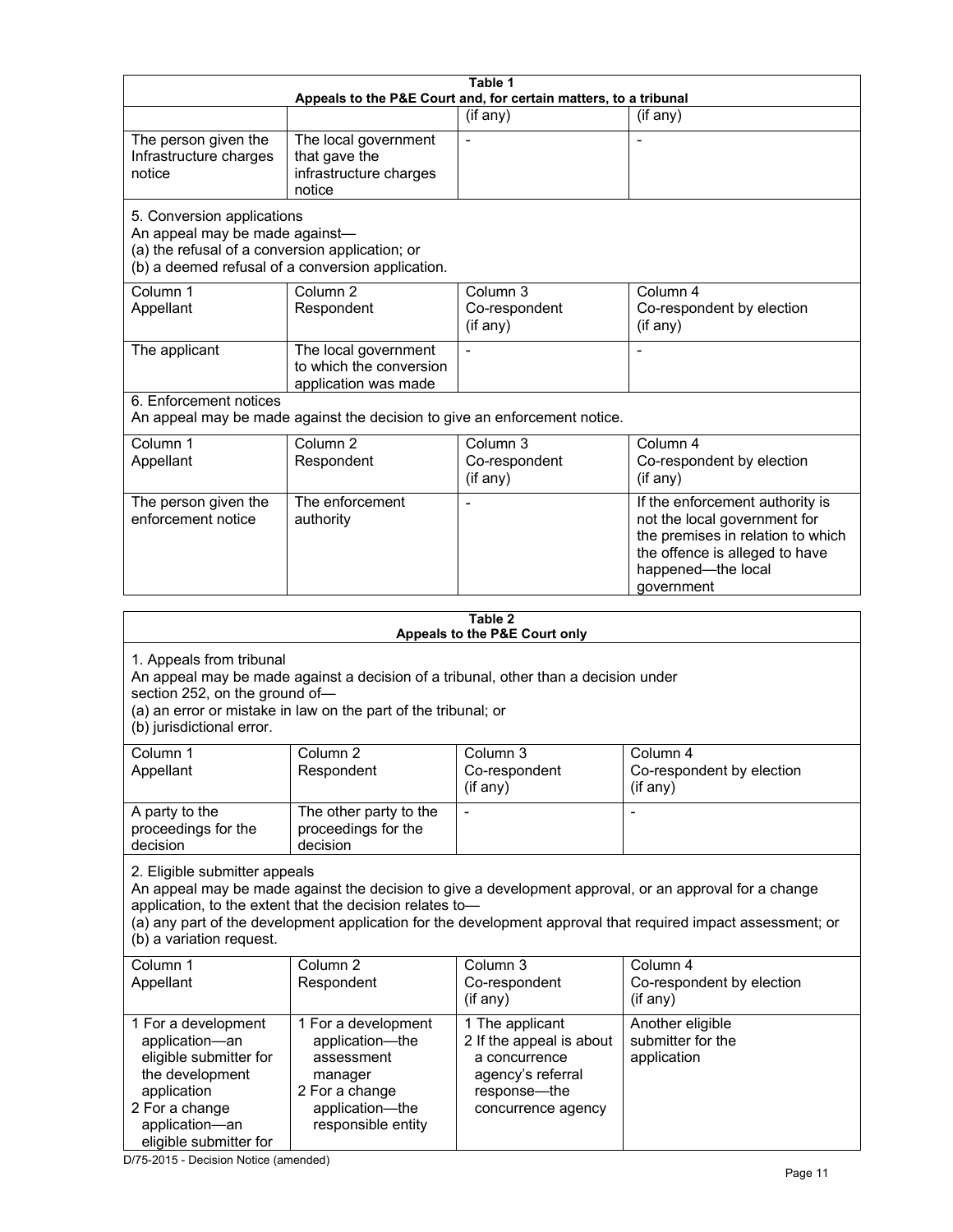| Table 2<br>Appeals to the P&E Court only                                                                                                                                                                                                                                                                                                                                                                           |                                                                                                                            |                                                                                                                         |                                                                                        |
|--------------------------------------------------------------------------------------------------------------------------------------------------------------------------------------------------------------------------------------------------------------------------------------------------------------------------------------------------------------------------------------------------------------------|----------------------------------------------------------------------------------------------------------------------------|-------------------------------------------------------------------------------------------------------------------------|----------------------------------------------------------------------------------------|
| the change<br>application                                                                                                                                                                                                                                                                                                                                                                                          |                                                                                                                            |                                                                                                                         |                                                                                        |
| 3. Eligible submitter and eligible advice agency appeals<br>An appeal may be made against a provision of a development approval, or failure to<br>include a provision in the development approval, to the extent the matter relates to-<br>(a) any part of the development application or the change application, for the development approval, that<br>required impact assessment; or<br>(b) a variation request. |                                                                                                                            |                                                                                                                         |                                                                                        |
| Column 1<br>Appellant                                                                                                                                                                                                                                                                                                                                                                                              | Column <sub>2</sub><br>Respondent                                                                                          | Column <sub>3</sub><br>Co-respondent<br>(if any)                                                                        | Column 4<br>Co-respondent by election<br>(if any)                                      |
| 1 For a development<br>application-an<br>eligible submitter for<br>the development<br>application<br>2 For a change<br>application-an<br>eligible submitter for<br>the change<br>application<br>3 An eligible advice<br>agency for the<br>development<br>application or change<br>application                                                                                                                      | 1 For a development<br>application-the<br>assessment<br>manager<br>2 For a change<br>application-the<br>responsible entity | 1 The applicant<br>2 If the appeal is about<br>a concurrence<br>agency's referral<br>response-the<br>concurrence agency | Another eligible submitter for the<br>application                                      |
| 4. Compensation claims<br>An appeal may be made against-<br>(a) a decision under section 32 about a compensation claim; or<br>(b) a decision under section 265 about a claim for compensation; or<br>(c) a deemed refusal of a claim under paragraph (a) or (b).                                                                                                                                                   |                                                                                                                            |                                                                                                                         |                                                                                        |
| Column 1<br>Appellant                                                                                                                                                                                                                                                                                                                                                                                              | Column <sub>2</sub><br>Respondent                                                                                          | Column $3$<br>Co-respondent<br>(if any)                                                                                 | Column 4<br>Co-respondent by election<br>(if any)                                      |
| A person dissatisfied<br>with the decision                                                                                                                                                                                                                                                                                                                                                                         | The local<br>government to which<br>the claim was made                                                                     |                                                                                                                         |                                                                                        |
| 5. Registered premises<br>An appeal may be made against a decision of the Minister under chapter 7, part 4.                                                                                                                                                                                                                                                                                                        |                                                                                                                            |                                                                                                                         |                                                                                        |
| Column 1<br>Appellant                                                                                                                                                                                                                                                                                                                                                                                              | Column <sub>2</sub><br>Respondent                                                                                          | Column 3<br>Co-respondent<br>(if any)                                                                                   | Column 4<br>Co-respondent by election<br>(if any)                                      |
| 1 A person given a<br>decision notice about<br>the decision<br>2 If the decision is to<br>register premises or<br>renew the<br>registration of<br>premises-an owner<br>or occupier of<br>premises in the<br>affected area for the<br>registered premises<br>who is dissatisfied<br>with the decision                                                                                                               | The Minister                                                                                                               |                                                                                                                         | If an owner or occupier starts the<br>appeal - the owner of the<br>registered premises |